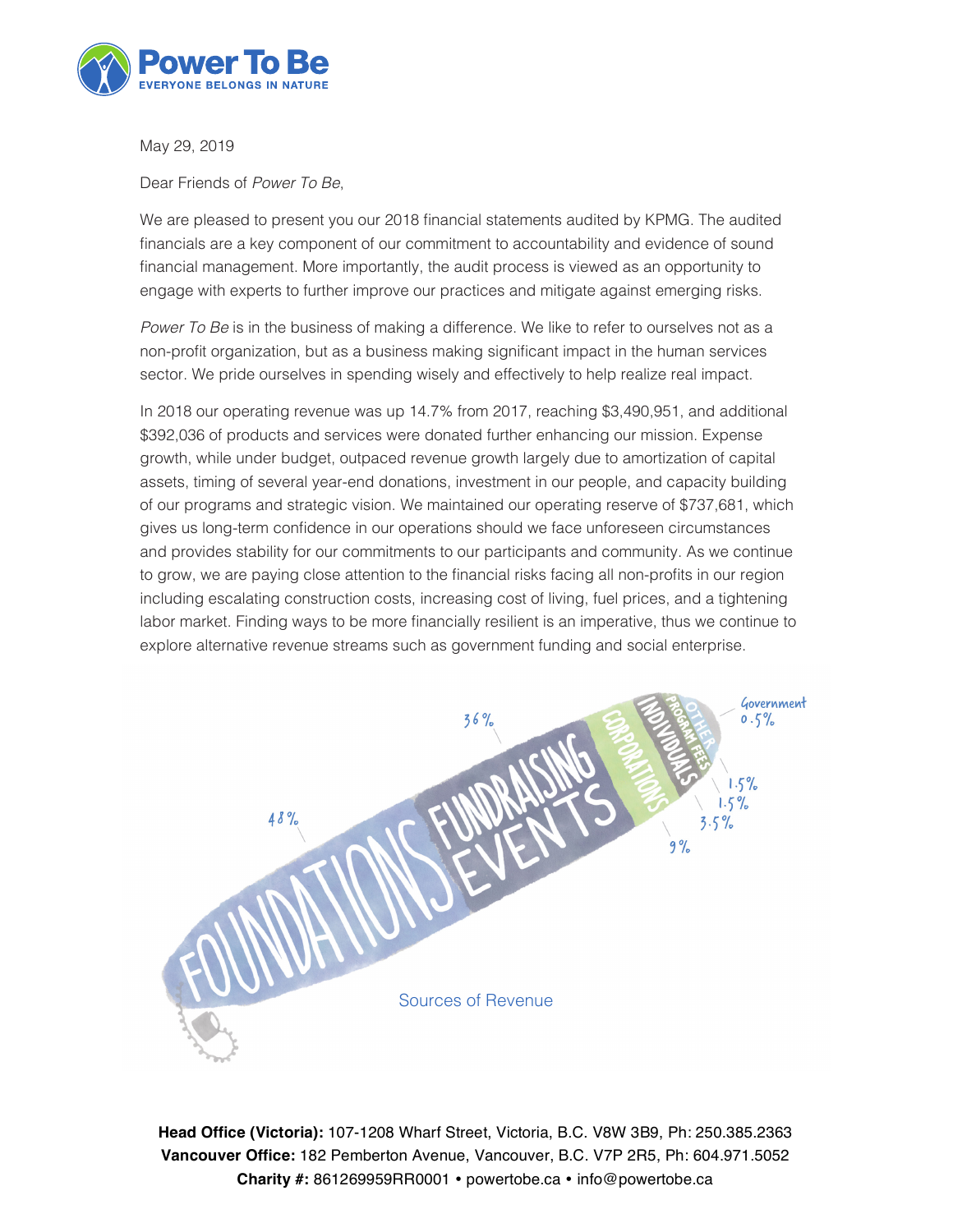

We are grateful for the generosity and confidence of an anonymous donor for funding more than 70 percent of our overhead. This core funding provides stability to operate and gives confidence to other donors interested in supporting our endeavors. As a result, much of our fundraising efforts go directly to our programs, of which 100% are subsidized for our participants. We continue to invest appropriately in programming and fundraising to respond to the increasing need of the communities we serve. Fundraising investment remains well within Canada Revenue Agency guidelines and for every dollar invested in fundraising we returned \$3.18.



### Return on Investment

As we step into 2019, we are excited to announce we are breaking ground on the "Basecamp" project, our new home at Prospect Lake. This home is being built on the values of inclusion, environmental stewardship, and fiscal and operational responsibility. In 2018 we received a \$5, 000,000 anonymous donation and commitment for an additional \$5,000,000 in 2019 to see this dream come true. As a result of these critical funds, we have not had to run a public capital campaign for the project, which keeps our fundraising efforts directed on our programs. In short, we can make building this home possible while still continuing to focus our energy on raising money for our programs. We are grateful for the community support of the project leading up to this point; to the Steele family for our dollar-a-year lease of the property, to the District of Saanich for granting our permissive tax-exempt status, and to the many stakeholders we've engaged

**Head Office (Victoria):** 107-1208 Wharf Street, Victoria, B.C. V8W 3B9, Ph: 250.385.2363 **Vancouver Office:** 182 Pemberton Avenue, Vancouver, B.C. V7P 2R5, Ph: 604.971.5052 Charity #: 861269959RR0001 · powertobe.ca · info@powertobe.ca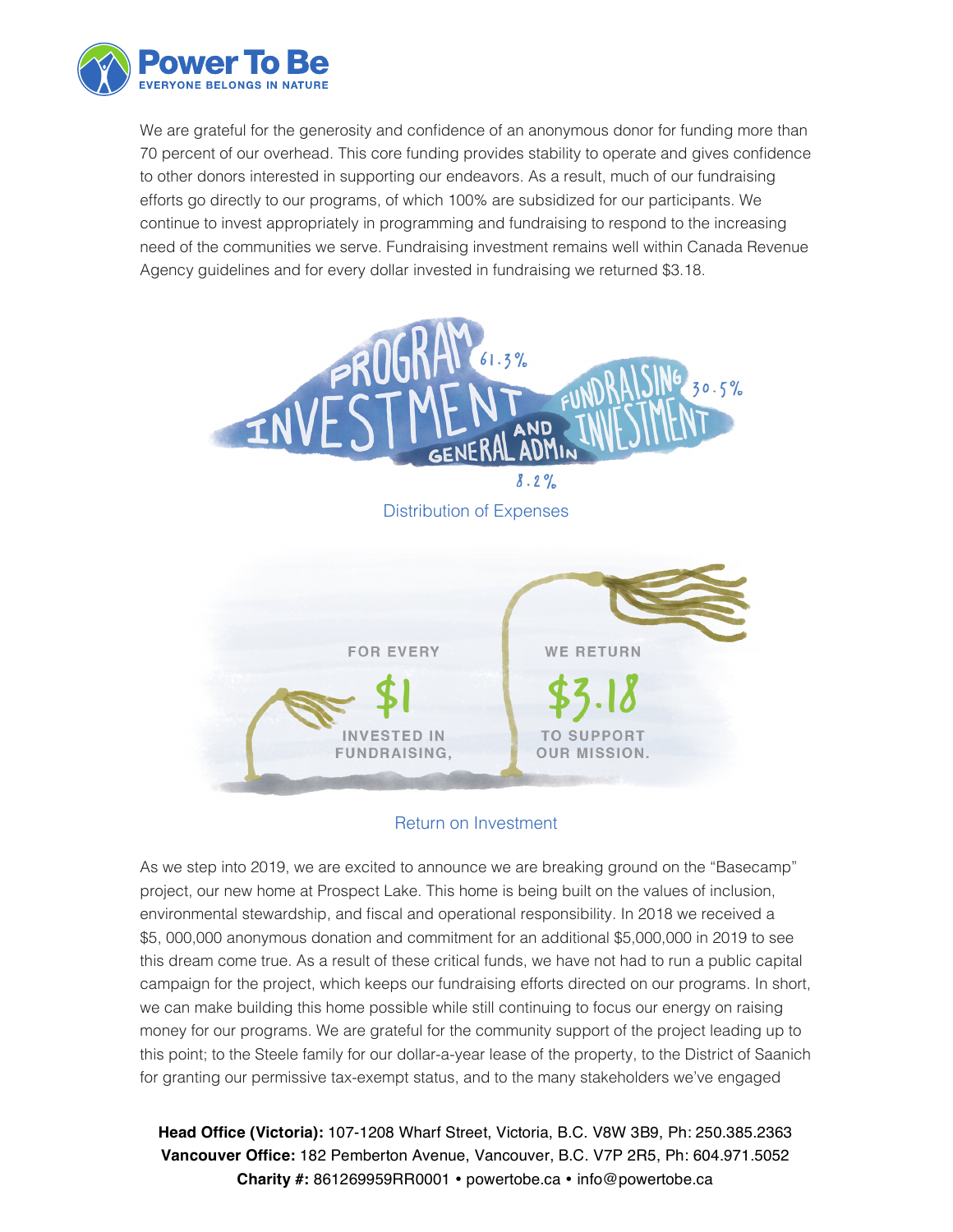

to ensure our vision comes to fruition. Due to the size of investment in Basecamp and the importance of the transparency, all costs attributable to the project are presented separately in the financial statements.

*Power To Be* couldn't exist without the time, energy, and resources that our staff, board members, supporters, participants and volunteers devote every year. In 2018, volunteers contributed 6,750 hours to our mission. With this generous commitment, we accomplished more, received additional perspectives, and increased the number of ambassadors expanding the notion that everyone belongs in nature.



### Volunteer Support

I'm thrilled so many people share our passion and vision for inclusion and outdoor adventure. Through collaboration with all our stakeholders, we anticipate 2019 to be the year we look back on as the year *Power To Be* leapt forward in being a catalyst for good. Thank you very much.

With gratitude,

Brad Williams Chair of The Finance Committee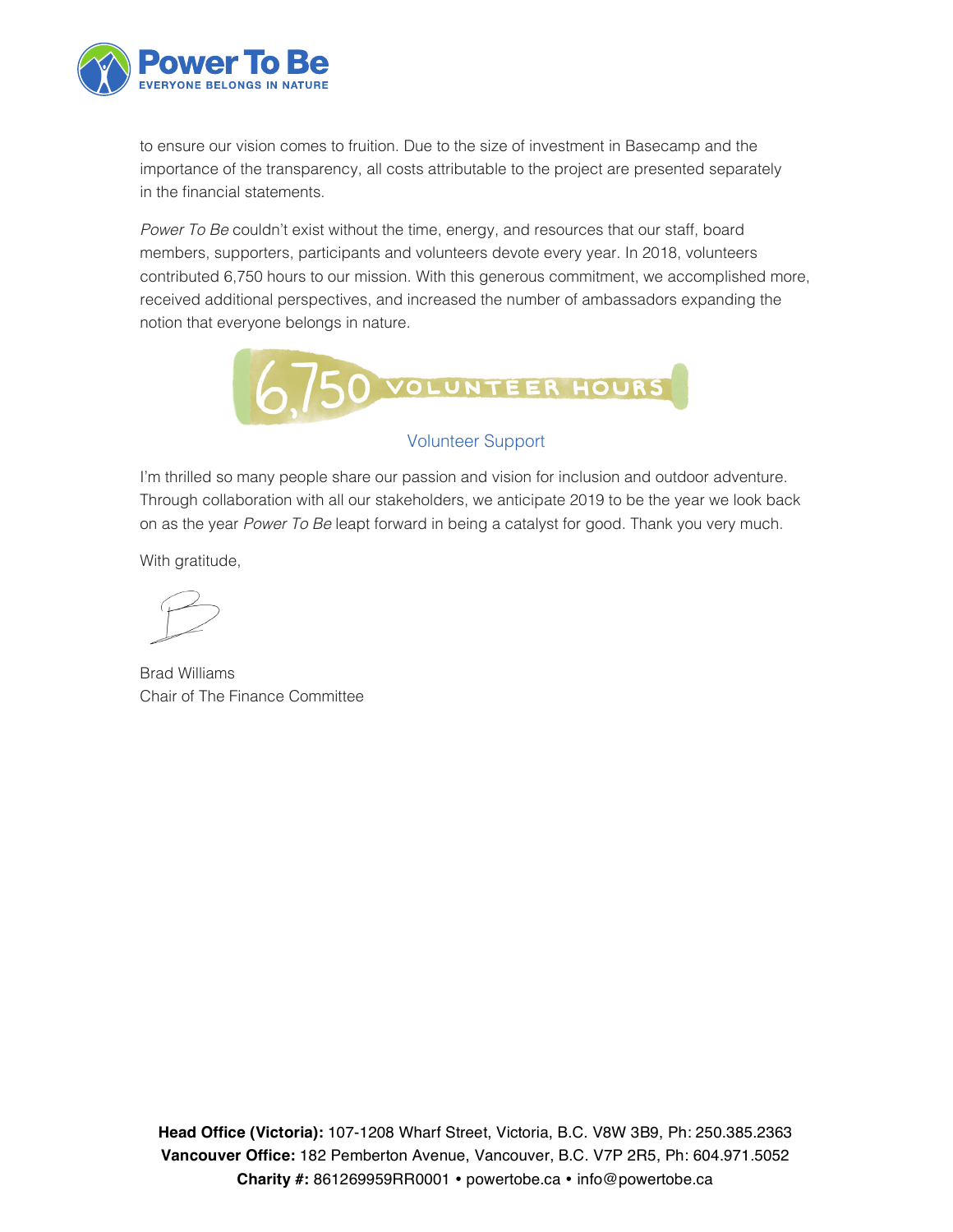Financial Statements of

# **POWER TO BE ADVENTURE THERAPY SOCIETY**

And Independent Auditors' Report thereon

Year ended December 31, 2018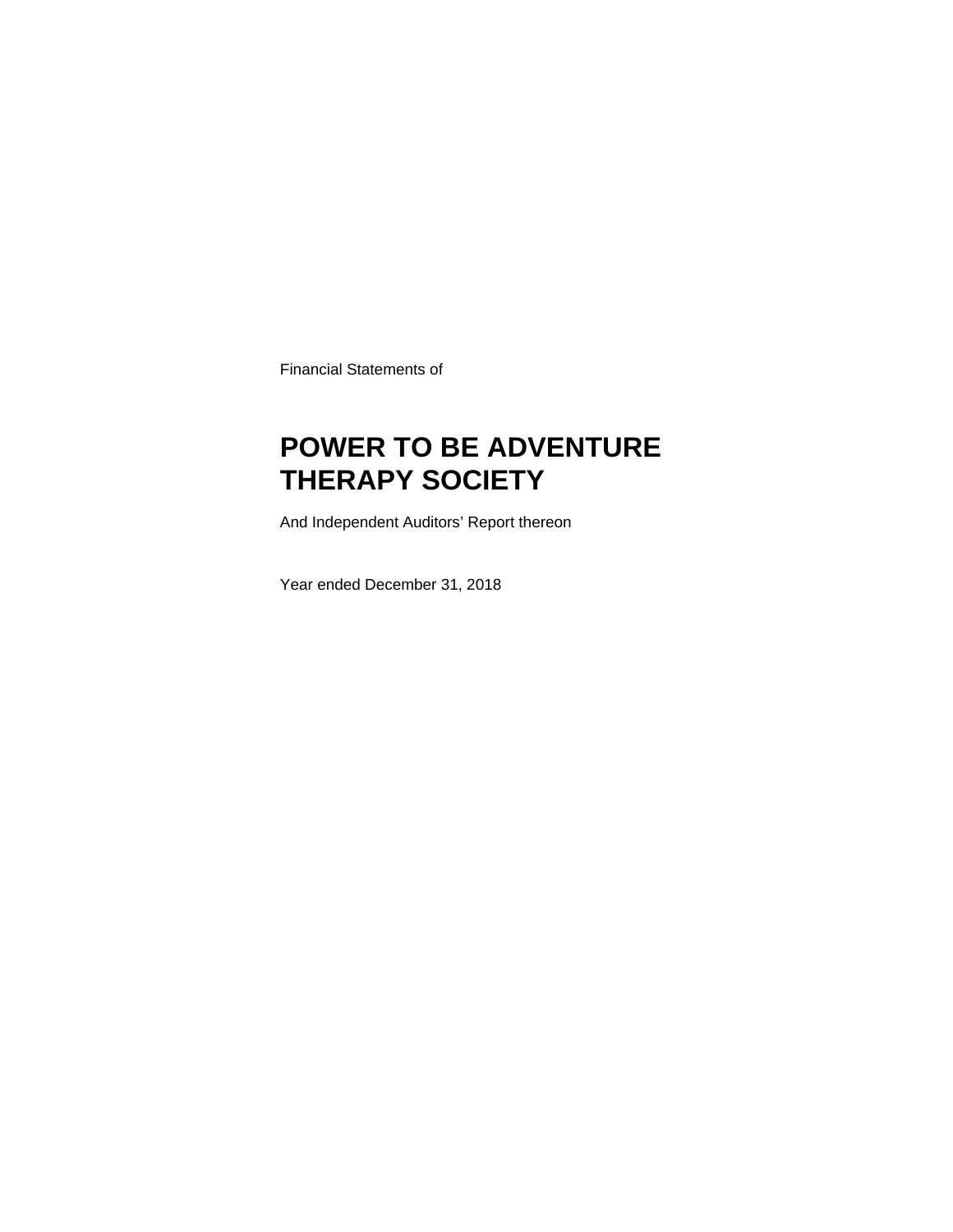Financial Statements

Year ended December 31, 2018

| <b>Financial Statements</b>            |                |
|----------------------------------------|----------------|
| <b>Statement of Financial Position</b> | 1              |
| <b>Statements of Operations</b>        | $\overline{2}$ |
| Statements of Changes in Net Assets    | 3              |
| <b>Statements of Cash Flows</b>        | 4              |
| <b>Notes to Financial Statements</b>   | 5              |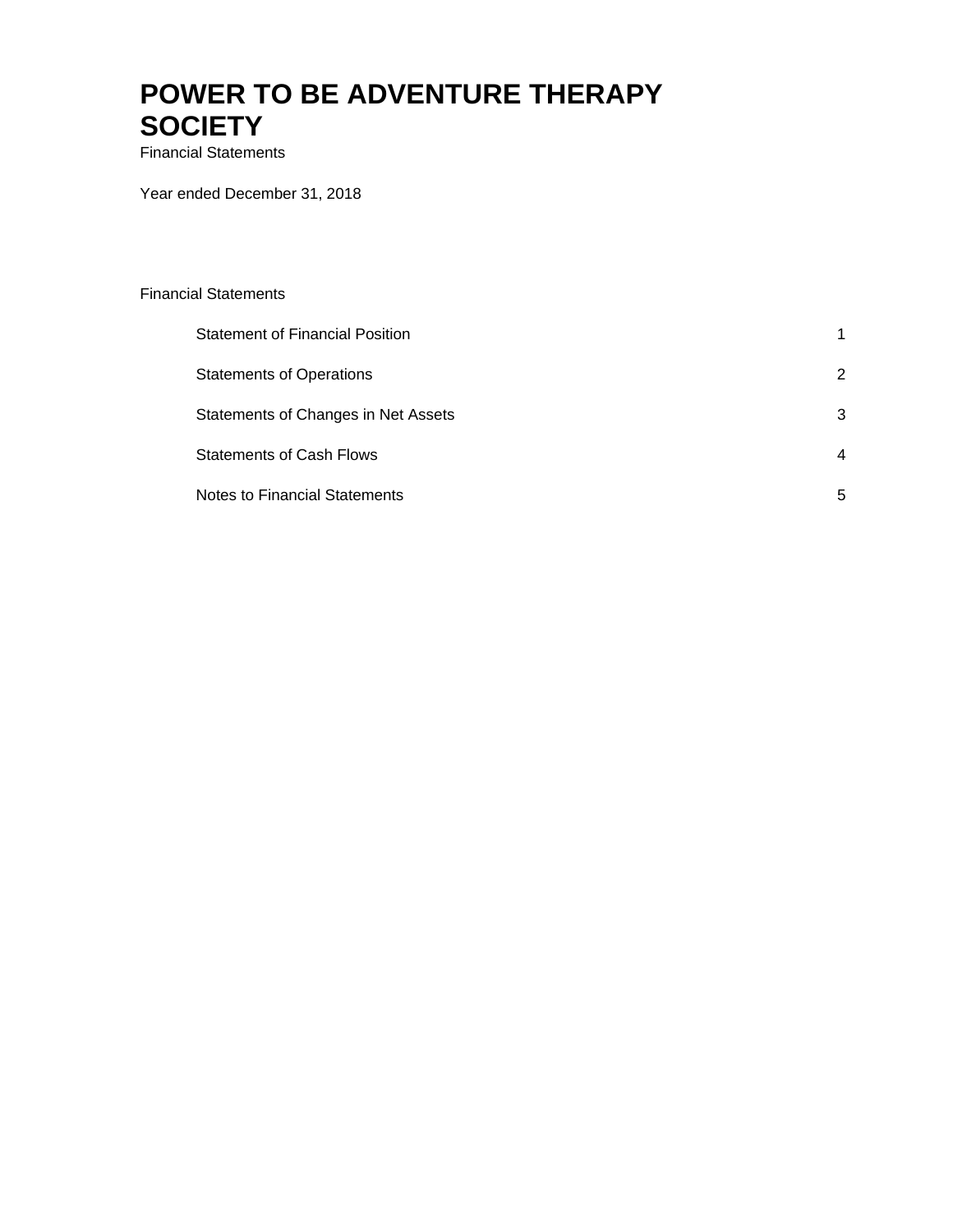

KPMG LLP St. Andrew's Square II 800-730 View Street Victoria BC V8W 3Y7 Canada Telephone 250-480-3500 Fax 250-480-3539

### **INDEPENDENT AUDITORS' REPORT**

*To the Members of Power To Be Adventure Therapy Society,*

### *Opinion*

We have audited the accompanying financial statements of Power To Be Adventure Therapy Society, which comprise:

- the statement of financial position as at December 31, 2018
- the statement of operations for the year then ended
- the statement of changes net assets for the year then ended
- the statement of cash flows for the year then ended
- and notes to the financial statements, including a summary of significant accounting policies

(Hereinafter referred to as the "financial statements").

In our opinion, the accompanying financial statements, present fairly, in all material respects, the financial position of the Entity as at end of 2018, and its results of operations and its cash flows for the year then ended in accordance with Canadian Accounting standards for not-for-profit organizations.

### *Basis for Opinion*

We conducted our audit in accordance with Canadian generally accepted auditing standards. Our responsibilities under those standards are further described in the "*Auditors' Responsibilities for the Audit of the Financial Statements*" section of our auditors' report.

We are independent of the Entity in accordance with the ethical requirements that are relevant to our audit of the financial statements in Canada and we have fulfilled our other responsibilities in accordance with these requirements.

We believe that the audit evidence we have obtained is sufficient and appropriate to provide a basis for our opinion.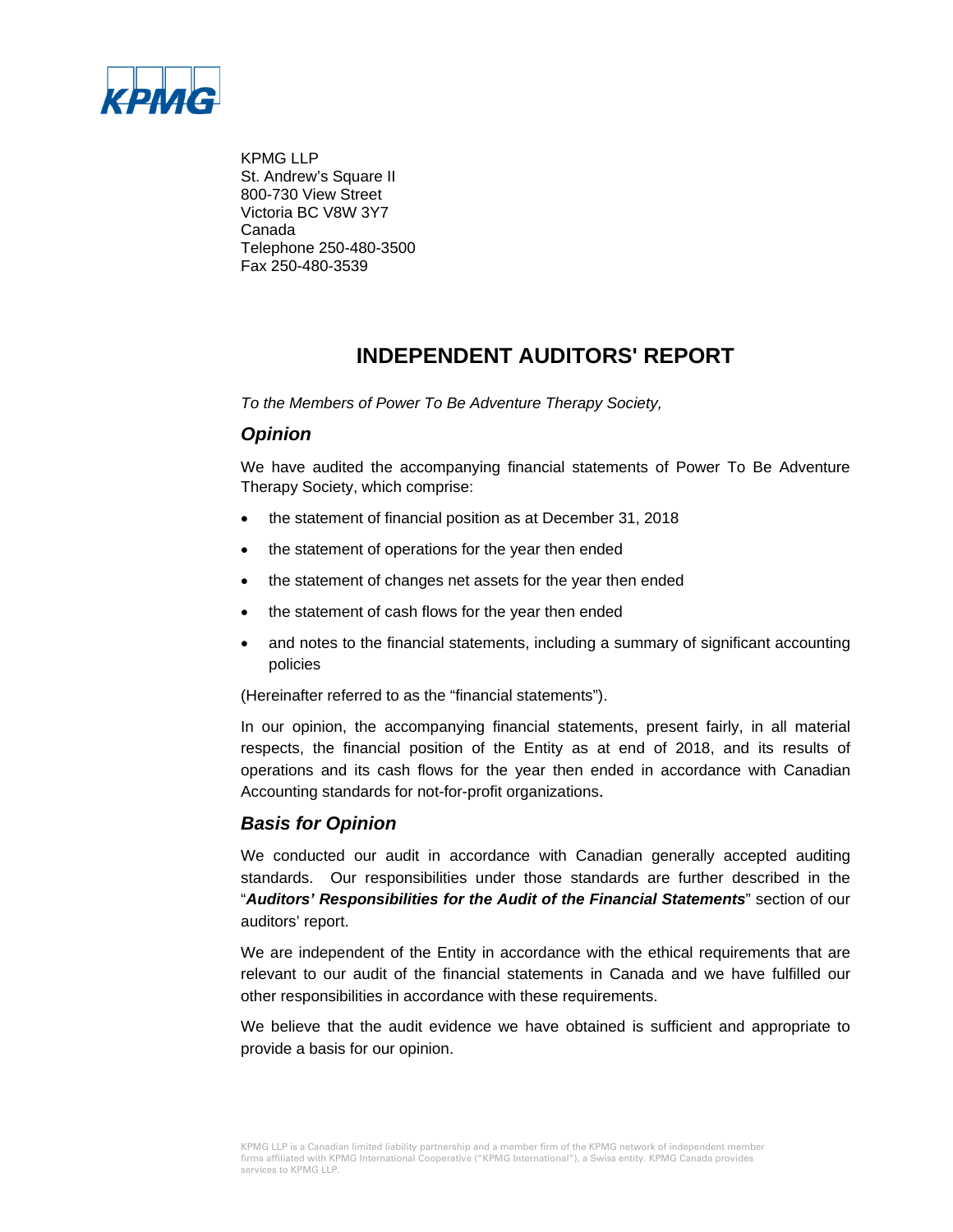

### *Responsibilities of Management and Those Charged with Governance for the Financial Statements*

Management is responsible for the preparation and fair presentation of the financial statements in accordance with Canadian accounting standards for not-for-profit organizations, and for such internal control as management determines is necessary to enable the preparation of financial statements that are free from material misstatement, whether due to fraud or error.

In preparing the financial statements, management is responsible for assessing the Entity's ability to continue as a going concern, disclosing as applicable, matters related to going concern and using the going concern basis of accounting unless management either intends to liquidate the Entity or to cease operations, or has no realistic alternative but to do so.

Those charged with governance are responsible for overseeing the Entity's financial reporting process.

### *Auditors' Responsibilities for the Audit of the Financial Statements*

Our objectives are to obtain reasonable assurance about whether the financial statements as a whole are free from material misstatement, whether due to fraud or error, and to issue an auditors' report that includes our opinion.

Reasonable assurance is a high level of assurance, but is not a guarantee that an audit conducted in accordance with Canadian generally accepted auditing standards will always detect a material misstatement when it exists.

Misstatements can arise from fraud or error and are considered material if, individually or in the aggregate, they could reasonably be expected to influence the economic decisions of users taken on the basis of the financial statements.

As part of an audit in accordance with Canadian generally accepted auditing standards, we exercise professional judgment and maintain professional skepticism throughout the audit.

We also:

- Identify and assess the risks of material misstatement of the financial statements, whether due to fraud or error, design and perform audit procedures responsive to those risks, and obtain audit evidence that is sufficient and appropriate to provide a basis for our opinion.
- The risk of not detecting a material misstatement resulting from fraud is higher than for one resulting from error, as fraud may involve collusion, forgery, intentional omissions, misrepresentations, or the override of internal control.
- Obtain an understanding of internal control relevant to the audit in order to design audit procedures that are appropriate in the circumstances, but not for the purpose of expressing an opinion on the effectiveness of the Entity's internal control.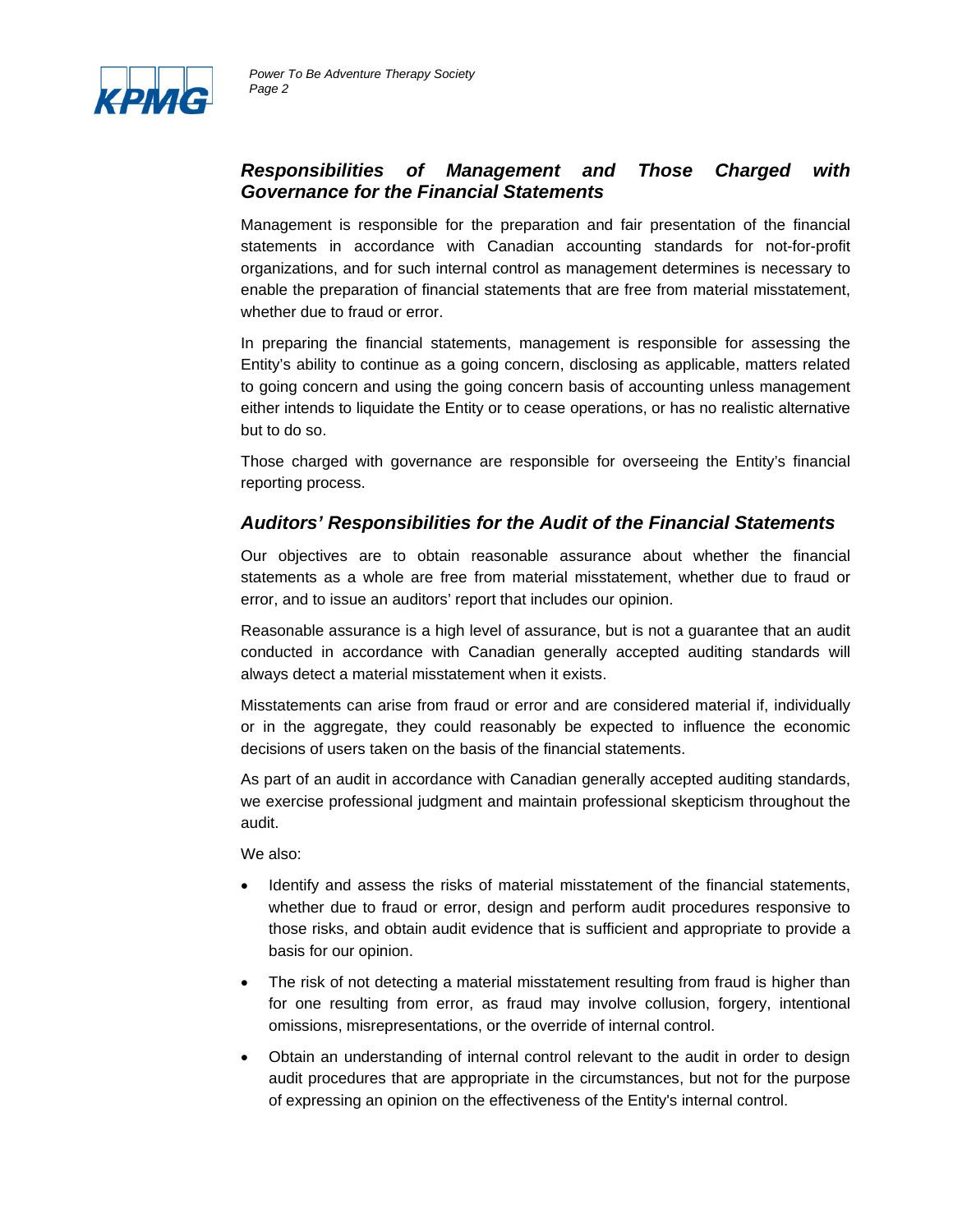

- Evaluate the appropriateness of accounting policies used and the reasonableness of accounting estimates and related disclosures made by management.
- Conclude on the appropriateness of management's use of the going concern basis of accounting and, based on the audit evidence obtained, whether a material uncertainty exists related to events or conditions that may cast significant doubt on the Entity's ability to continue as a going concern. If we conclude that a material uncertainty exists, we are required to draw attention in our auditors' report to the related disclosures in the financial statements or, if such disclosures are inadequate, to modify our opinion. Our conclusions are based on the audit evidence obtained up to the date of our auditors' report. However, future events or conditions may cause the Entity to cease to continue as a going concern.
- Evaluate the overall presentation, structure and content of the financial statements, including the disclosures, and whether the financial statements represent the underlying transactions and events in a manner that achieves fair presentation.
- Communicate with those charged with governance regarding, among other matters, the planned scope and timing of the audit and significant audit findings, including any significant deficiencies in internal control that we identify during our audit.

### *Report on Other Legal and Regulatory Requirements*

As required by the Societies Act (British Columbia), we report that, in our opinion, the accounting policies applied in preparing and presenting financial statements in accordance with Canadian accounting standards for not-for-profit organizations have been applied on a basis consistent with that of the preceding period.

 $k$ *PmG*  $\mu$ 

Chartered Professional Accountants

Victoria, Canada May 14, 2019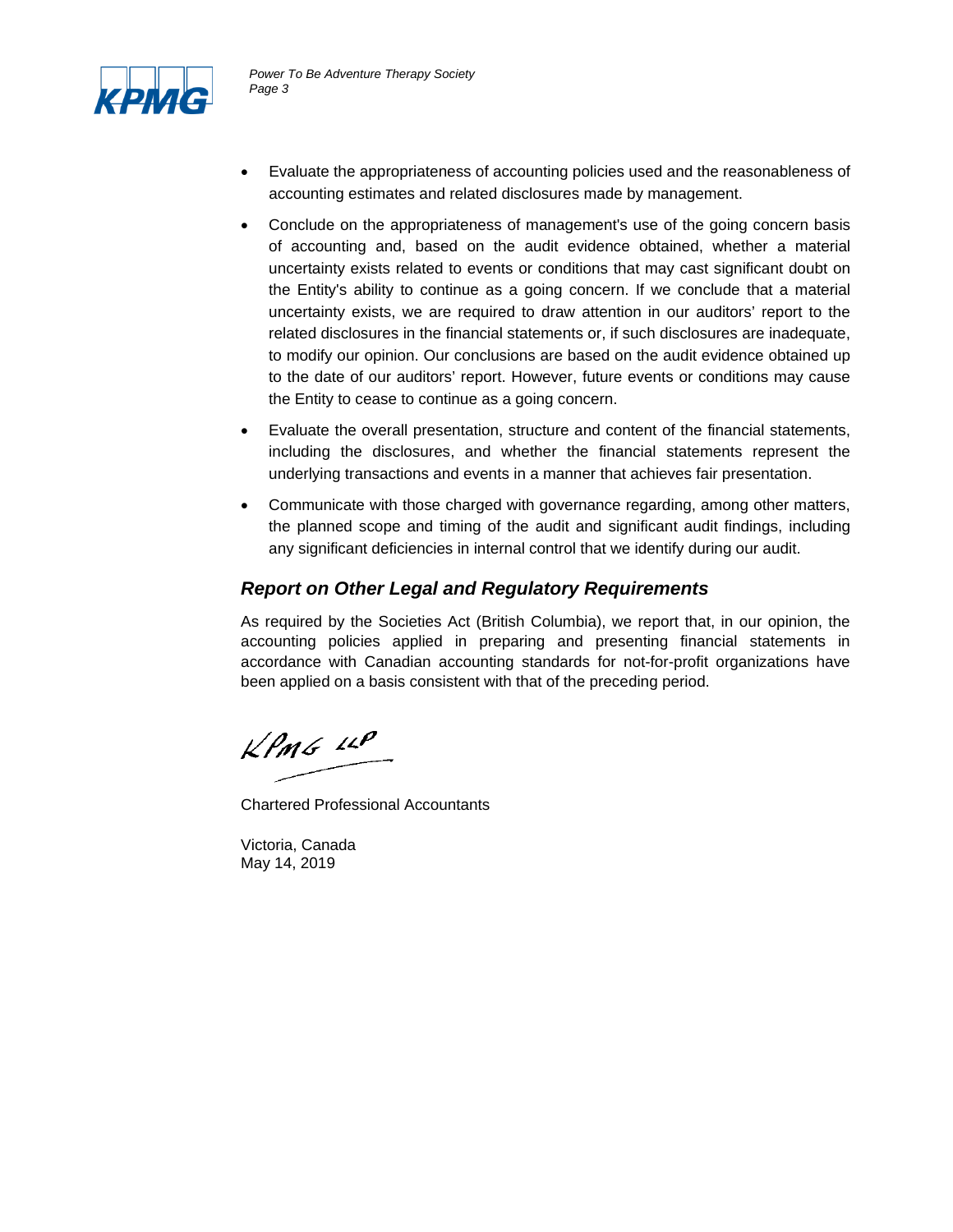Statement of Financial Position

December 31, 2018, with comparative information for 2017

|                                                   | Operating          | Basecamp     | 2018      | 2017            |
|---------------------------------------------------|--------------------|--------------|-----------|-----------------|
|                                                   | Fund               | Fund         | Total     | Total           |
|                                                   |                    |              |           |                 |
| Assets                                            |                    |              |           |                 |
| Current assets:                                   |                    |              |           |                 |
| Cash                                              | \$<br>126,101 \$   | 1,781,900 \$ | 1,908,001 | \$<br>213,242   |
| Short term investments restricted for<br>Basecamp |                    | 3,292,951    | 3,292,951 |                 |
| Accounts receivable                               | 3,555              |              | 3,555     | 10,022          |
| Due to/from other funds                           | 111,564            | (111, 564)   |           |                 |
| Due from government agencies                      | 19,667             |              | 19,667    | 13,004          |
| Prepaid expenses and deposits                     | 18,691             |              | 18,691    | 13,966          |
|                                                   | 279,578            | 4,963,287    | 5,242,865 | 250,234         |
| Funds restricted for operating                    |                    |              |           |                 |
| reserve (note 2)                                  | 737,681            |              | 737,681   | 725,692         |
| Capital assets (note 3)                           | 306,613            | 405,071      | 711,684   | 428,469         |
|                                                   | \$<br>1,323,872 \$ | 5,368,358 \$ | 6,692,230 | \$<br>1,404,395 |
| <b>Liabilities and Net Assets</b>                 |                    |              |           |                 |
| <b>Current liabilities:</b>                       |                    |              |           |                 |
| Accounts payable and accrued liabilities          | \$<br>209,778 \$   | 4,129 \$     | 213,907   | \$<br>139,659   |
| Due to government agencies                        | 1,639              |              | 1,639     | 18,986          |
| Deferred contributions related to                 |                    |              |           |                 |
| operations (note 5)                               | 2,142              |              | 2,142     | 24,172          |
| Current portion of obligations under              |                    |              |           |                 |
| capital lease (note 6)                            | 21,620             |              | 21,620    | 13,167          |
|                                                   | 235,179            | 4.129        | 239,308   | 195,984         |
| Obligations under capital lease (note 6)          | 36,373             |              | 36,373    | 32,338          |
| Deferred contributions related to                 |                    |              |           |                 |
| Basecamp (note 8)                                 |                    | 5,341,791    | 5,341,791 |                 |
| Deferred contributions related to                 |                    |              |           |                 |
| capital assets (note 7)                           | 317,266            |              | 317,266   | 377,375         |
|                                                   | 588,818            | 5,345,920    | 5,934,738 | 605,697         |
| Net assets:                                       |                    |              |           |                 |
| Invested in capital assets                        | 81,566             |              | 81,566    | 5,589           |
| Internally restricted for operating               |                    |              |           |                 |
| reserve (note 2)                                  | 737,681            | 22,438       | 760,119   | 748,130         |
| Unrestricted                                      | (84, 193)          |              | (84, 193) | 44,979          |
|                                                   | 735,054            | 22,438       | 757,492   | 798,698         |
| Commitments (note 10)                             |                    |              |           |                 |

|  | $\sim$<br>nnn.<br>m<br>0<br>. ১८১.০ /<br>٠n | 5.368.358 | $\sim$<br>٠D | 6.692.230 | +.395<br>404 |
|--|---------------------------------------------|-----------|--------------|-----------|--------------|
|  |                                             |           |              |           |              |

See accompanying notes to financial statements.

Approved on behalf of the Board of Directors:

lc

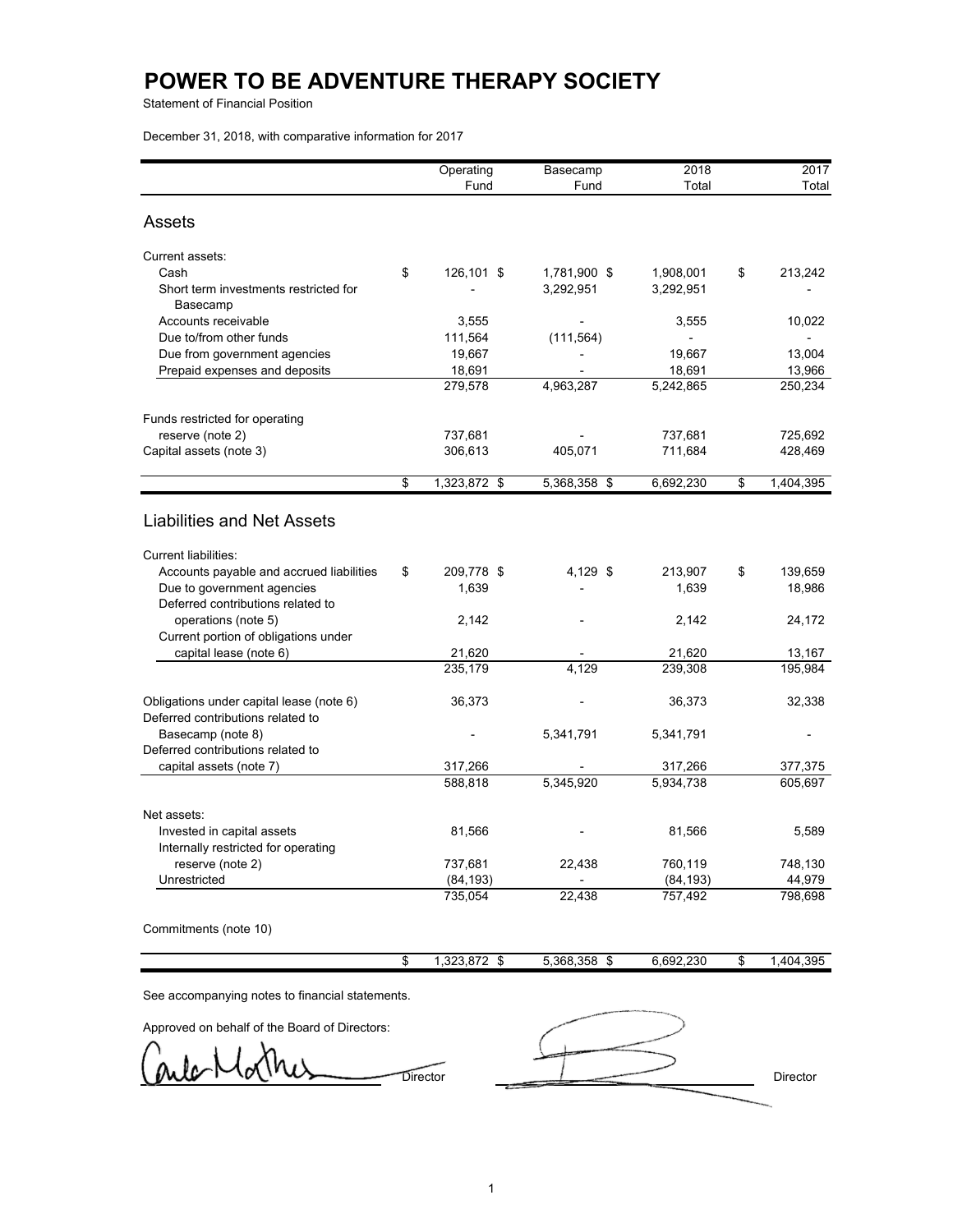Statement of Operations

Year ended December 31, 2018, with comparative information for 2017

|                                        | Operating |           |      | Basecamp |    | 2018      |    | 2017      |  |  |
|----------------------------------------|-----------|-----------|------|----------|----|-----------|----|-----------|--|--|
|                                        |           | Fund      |      | Fund     |    | Total     |    | Total     |  |  |
| Revenue:                               |           |           |      |          |    |           |    |           |  |  |
| Fundraising                            | \$        | 3,377,980 | - \$ | 20,109   | \$ | 3,398,089 | \$ | 2,925,599 |  |  |
| Program fees                           |           | 50,620    |      |          |    | 50,620    |    | 53,037    |  |  |
| Amortization of deferred contributions |           | 28,142    |      | 12,481   |    | 40,623    |    | 19,391    |  |  |
| Other revenue                          |           | 34,209    |      |          |    | 34,209    |    | 24,542    |  |  |
|                                        |           | 3,490,951 |      | 32,590   |    | 3,523,541 |    | 3,022,569 |  |  |
| Expenses (note 9):                     |           |           |      |          |    |           |    |           |  |  |
| Program costs                          |           | 2,132,602 |      | 20,109   |    | 2,152,711 |    | 1,790,479 |  |  |
| Fundraising                            |           | 1,061,247 |      |          |    | 1,061,247 |    | 926,956   |  |  |
| General and administrative             |           | 284,803   |      |          |    | 284,803   |    | 281,134   |  |  |
| Amortization of capital assets         |           | 53,505    |      | 12,481   |    | 65,986    |    | 50,556    |  |  |
|                                        |           | 3,532,157 |      | 32,590   |    | 3,564,747 |    | 3,049,125 |  |  |
| Deficiency of revenue over expenses    | \$        | (41, 206) | -\$  |          | \$ | (41, 206) | \$ | (26, 556) |  |  |

See accompanying notes to financial statements.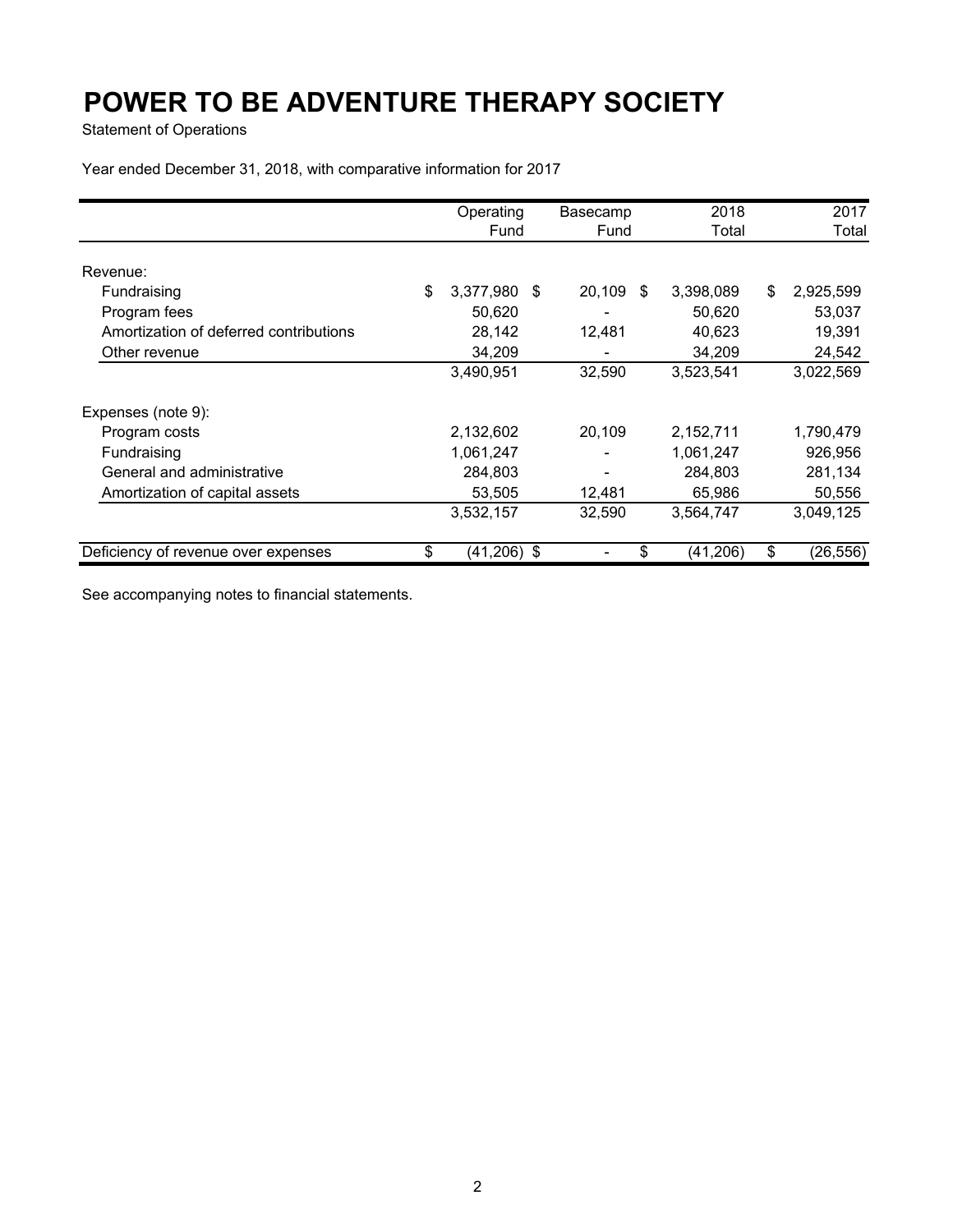Statement of Changes in Net Assets

Year ended December 31, 2018, with comparative information for 2017

|                                     | <b>Operating Fund</b> |    |                                           |                       |                          | Basecamp Fund |                          |           |
|-------------------------------------|-----------------------|----|-------------------------------------------|-----------------------|--------------------------|---------------|--------------------------|-----------|
|                                     | Invested in           |    | Internally<br>restricted<br>for operating |                       |                          | Internally    | 2018                     | 2017      |
|                                     | capital assets        |    | reserve                                   | Unrestricted          | Total                    | restricted    | Total                    | Total     |
| Net assets, beginning of year       | \$<br>$5,589$ \$      |    | 725,692 \$                                | 44,979 \$             | 776,260 \$ \$            | 22,438        | \$<br>798,698 \$         | 825,254   |
| Deficiency of revenue over expenses | (28, 797)             |    | $\blacksquare$                            | (12, 409)             | (41, 206)                |               | (41,206)                 | (26, 556) |
| Investment in capital assets        | 104,774               |    | $\blacksquare$                            | (104, 774)            | $\overline{\phantom{a}}$ |               | $\overline{\phantom{a}}$ |           |
| Interest income                     | $\blacksquare$        |    | 11,989                                    | (11,989)              | $\overline{\phantom{a}}$ |               | $\overline{\phantom{a}}$ |           |
| Net assets, end of year             | 81,566                | \$ | 737,681                                   | $(84, 193)$ \$<br>-\$ | 735,054<br>Ж,            | 22,438        | 757,492 \$               | 798,698   |

See accompanying notes to financial statements.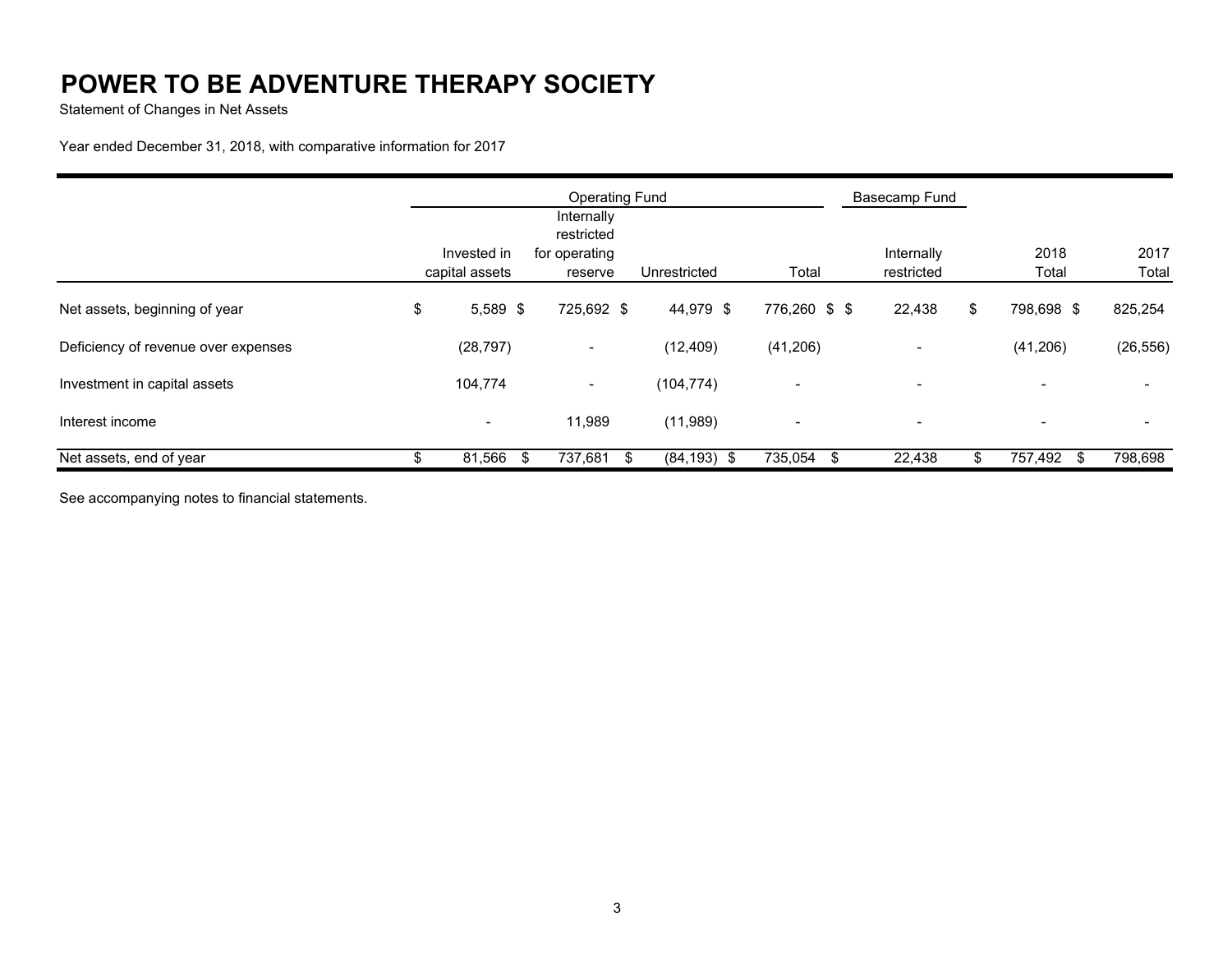Statement of Cash Flows

Year ended December 31, 2018, with comparative information for 2017

|                                                   | 2018                | 2017          |
|---------------------------------------------------|---------------------|---------------|
| Cash provided by (used in):                       |                     |               |
| Operations:                                       |                     |               |
| Deficiency of revenue over expenses               | \$<br>$(41,206)$ \$ | (26, 556)     |
| Items not involving cash:                         |                     |               |
| Amortization of capital assets                    | 65,986              | 50,556        |
| Amortization of deferred contributions related to |                     |               |
| capital assets                                    | (40, 623)           | (19, 391)     |
| Recognition of deferred contributions related     |                     |               |
| to operations                                     | (182, 400)          | (77, 614)     |
| Changes in non-cash operating working capital:    |                     |               |
| Accounts receivable                               | 6,467               | 1,401         |
| Due from government agencies                      | (6,663)             | (2, 857)      |
| Prepaid expenses and deposits                     | (4, 725)            | 8,724         |
| Accounts payable and accrued liabilities          | 74,248              | 25,622        |
| Due to government agencies                        | (17, 347)           | 4,144         |
| Other liabilities                                 |                     | (30,000)      |
|                                                   | (146, 263)          | (65, 971)     |
| Contributions received related to operations      | 234,508             | 275,000       |
| Contributions received related to Basecamp        | 5,078,677           |               |
| Contributions received related to capital         | 160,370             | 67,968        |
|                                                   | 5,327,292           | 276,997       |
| Investing:                                        |                     |               |
| Purchase of capital assets                        | (307, 235)          | (250, 184)    |
| Increase in restricted cash for operating reserve | (11,989)            | (188, 555)    |
| Purchase of short-term investments                | (3,292,951)         |               |
|                                                   | (3,612,175)         | (438, 739)    |
| Financing:                                        |                     |               |
| Capital lease payments                            | (20, 358)           | (11, 152)     |
|                                                   |                     |               |
| Increase (decrease) in cash                       | 1,694,759           | (172, 894)    |
| Cash, beginning of year                           | 213,242             | 386,136       |
| Cash, end of year                                 | \$<br>1,908,001     | \$<br>213,242 |

See accompanying notes to financial statements.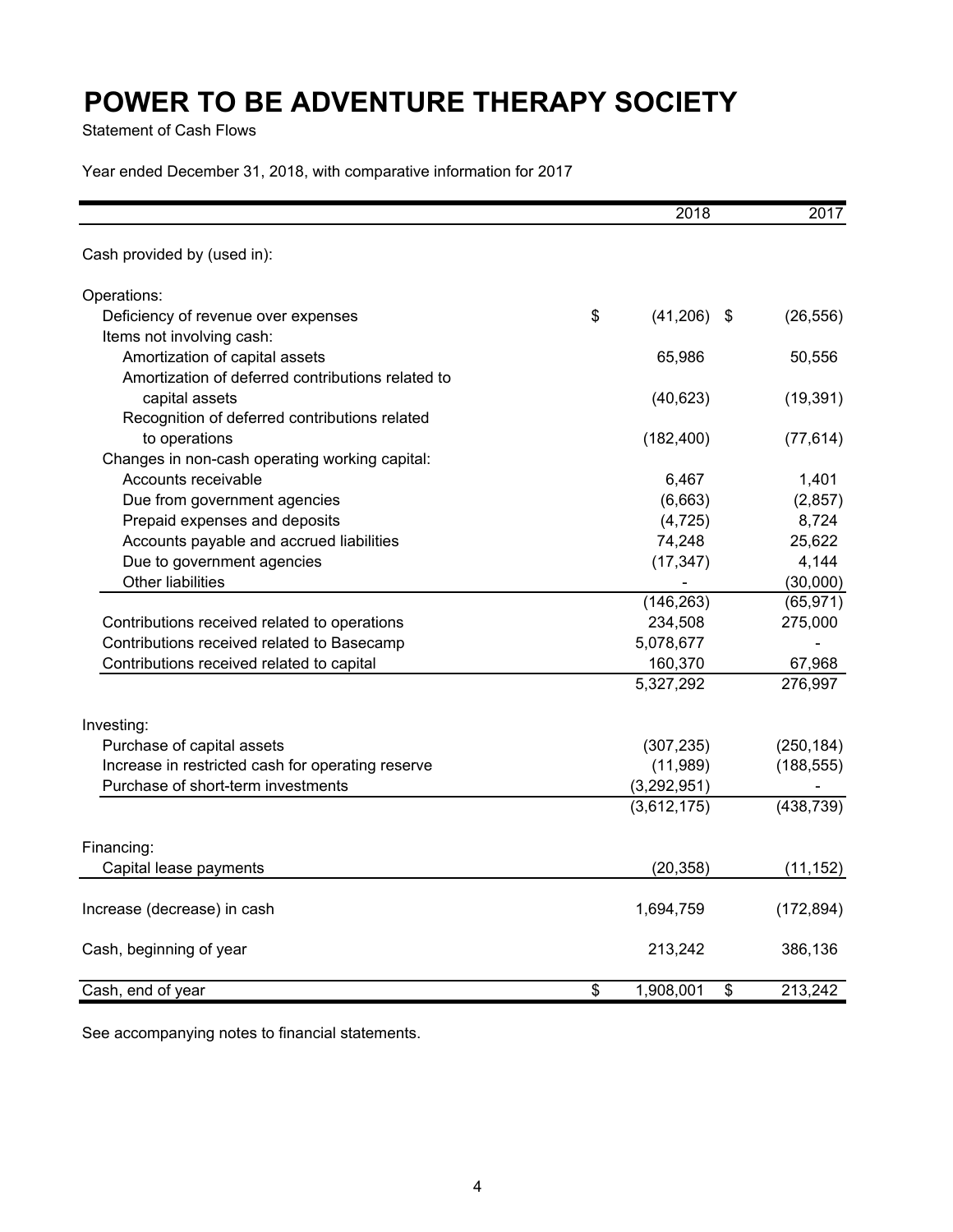Notes to Financial Statements

Year ended December 31, 2018

Power To Be Adventure Therapy Society ("the Society") inspires youth and families in need of support to discover their limitless abilities through nature-based programs. The Power To Be Adaptive Recreation program is a positive response to the community need for inclusive, nature-based recreation activities for people living with a barrier or disability. The Power To Be Wilderness School is a multi-year program for youth that fosters positive social and life skills development through outdoor adventure activities. The Society was incorporated under the B.C. Society Act, January 17, 2003, and is a registered charity under the Income Tax Act. On November 26, 2016, the new Societies Act (British Columbia) became effective. On January 20, 2016, the Society transitioned to the new Act.

### **1. Significant accounting policies:**

The financial statements of the Society have been prepared in accordance with Canadian accounting standards for not-for-profit organizations. The following is a summary of the significant accounting policies used in the preparation of the financial statements.

(a) Revenue recognition:

The financial statements include the following funds:

The Operating Fund accounts for the assets, liabilities, net assets and transactions related to the ongoing delivery of programs.

The Basecamp Fund accounts for the assets, liabilities, net assets and transactions related to the Society's Prospect Lake Basecamp site.

The Society follows the deferral method of accounting for contributions.

Unrestricted contributions are recognized as revenue when received or receivable if the amount to be received can be reasonably estimated and collection is reasonably assured.

Restricted contributions related to expenses of future periods are deferred and recognized as revenue in the year in which the related expenses are incurred.

Restricted contributions for the purchase of capital assets that will be amortized are deferred and recognized as revenue on the same basis as the amortization expense related to the acquired capital assets.

Program fees are recognized in the year in which the services are rendered.

Donations of materials and services that would have otherwise been purchased are recorded at their fair value at the date of contribution.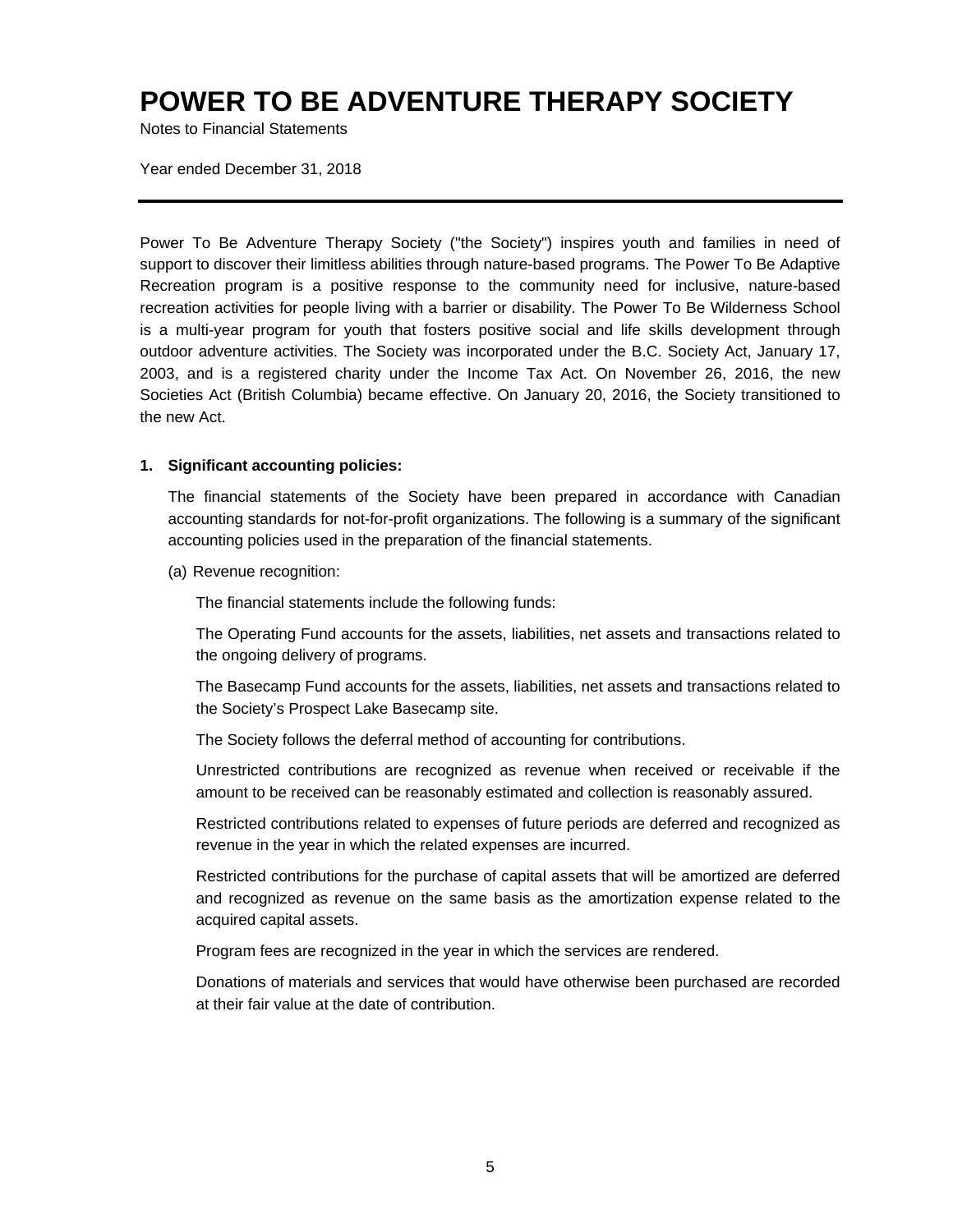Notes to Financial Statements

Year ended December 31, 2018

### **1. Significant accounting policies (continued):**

(b) Allocation of expenses:

The Society engages in program and fundraising activities. The costs of each activity include the costs of personnel and other expenses that are directly related to the function.

The Society also incurs and attributes general support expenses that are common to the administration of the organization and each of its activities. The allocation is based on the relative time and distribution of staff across program fundraising and administration activities.

(c) Short-term investments:

Short-term investments include guaranteed investment certificates with terms to maturity of less than one year at date of purchase, held with investment managers for investing purposes.

(d) Capital assets:

Purchased capital assets are recorded at cost. Contributed capital assets are recorded at fair value at the date of contribution. Amortization is provided on a declining basis over the assets' estimated useful lives as follows:

| Asset                  | Rate                                        |
|------------------------|---------------------------------------------|
|                        |                                             |
| Basecamp               | 10%                                         |
| <b>Boat</b>            | 20%                                         |
| Computer equipment     | 30%                                         |
| Furniture and fixtures | 20%                                         |
| Outdoor equipment      | 20%                                         |
| Shed                   | 10%                                         |
| Vehicles               | 20%                                         |
| Leased vehicle         | Lesser of useful life and term of the lease |
| Leasehold improvements | Lesser of useful life and term of the lease |

When a capital asset no longer has any long-term service potential to the Society or the value of future economic benefits is less than net carrying amount, the excess of its net carrying amount over any residual value is recognized as an expense in the statement of operations.

(e) Pledges and contributed services:

Pledges from donors are recorded when payment is received by the Society or the transfer of property is completed.

The Society acknowledges the substantial and significant services provided by its many volunteers. Because of the difficulty in determining fair value, contributed services are not recognized in the financial statements.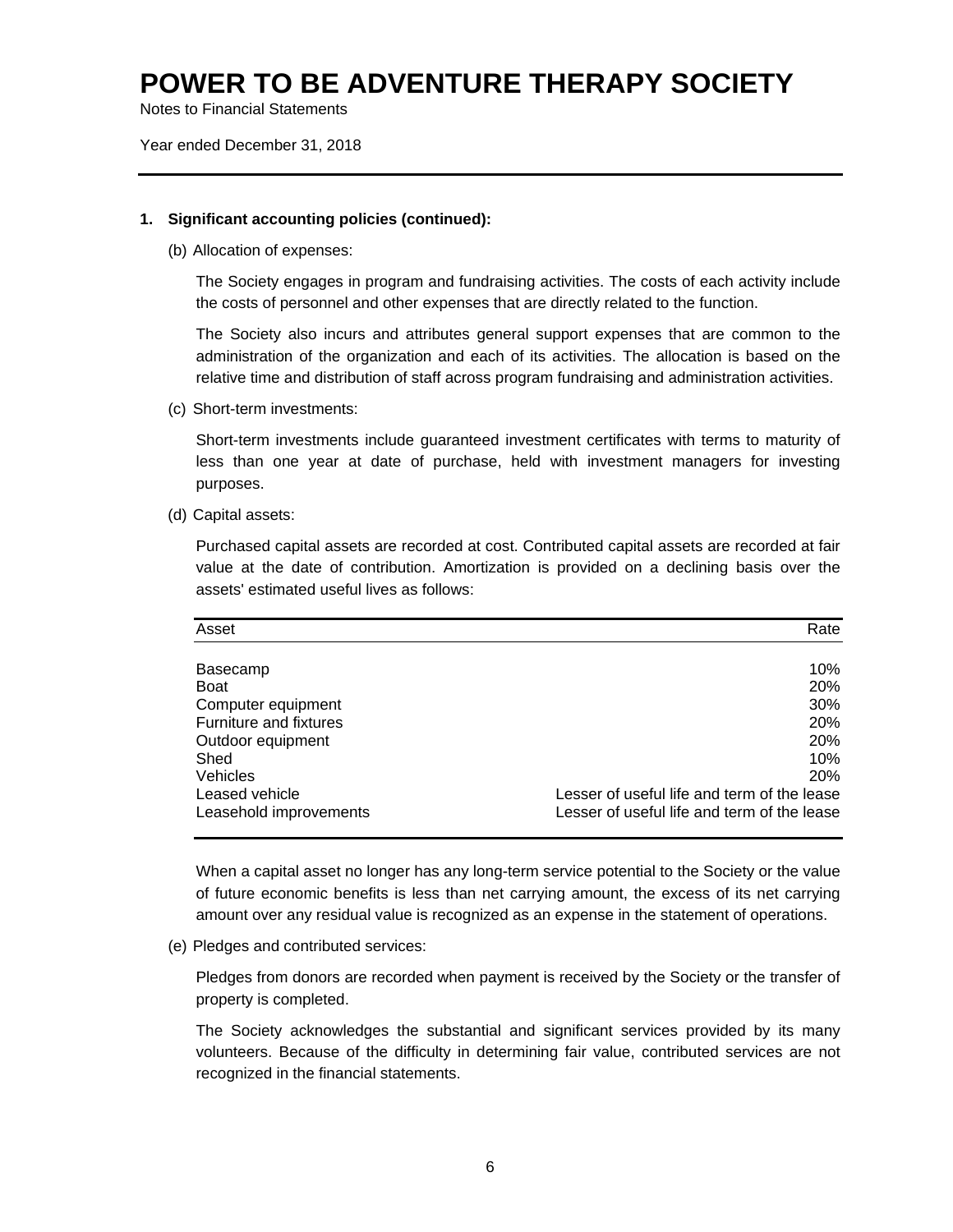Notes to Financial Statements

Year ended December 31, 2018

### **1. Significant accounting policies (continued):**

(f) Financial instruments:

Financial instruments are recorded at fair value on initial recognition. Investments that are quoted in an active market are subsequently measured at fair value and all changes in the fair value are recognized in excess of revenue over expenses in the period incurred. All other financial instruments are subsequently recorded at cost or amortized cost, unless management has elected to carry the instruments at fair value. The Society has not elected to carry any such financial instruments at fair value.

Transaction costs incurred on the acquisition of financial instruments measured subsequently at fair value are expensed as incurred. All other financial instruments are adjusted by transaction costs incurred on acquisition and financing costs, which are amortized using the straight-line method.

Financial assets are assessed for impairment on an annual basis at the end of the fiscal year if there are indicators of impairment. If there is an indicator of impairment, the Society determines if there is a significant adverse change in the expected amount or timing of future cash flows from the financial asset. If there is a significant adverse change in the expected cash flows, the carrying value of the financial asset is reduced to the highest of the present value of the expected cash flows, the amount that could be realized from selling the financial asset or the amount the Society expects to realize by exercising its right to any collateral. If events and circumstances reverse in a future period, an impairment loss will be reversed to the extent of the improvement, not exceeding the initial carrying value.

(g) Leases:

Leases which transfer substantially all of the benefits and risks incidental to ownership of property are accounted for as leased capital assets. All other leases are accounted for as operating leases and the related payments are charged to expenses as incurred.

(h) Use of estimates:

The preparation of financial statements requires management to make estimates and assumptions that affect the reported amounts of assets and liabilities and the disclosure of contingent assets and liabilities at the date of the financial statements and the reported amounts of revenues and expenses during the period. Actual results could differ from those estimates.

#### **2. Internally restricted net assets:**

The Society's Board of Directors have internally restricted \$737,681 (2017 - \$725,692) of unrestricted net assets to be held for the purpose of providing an operating reserve. Interest earned on internally restricted assets is restricted for the same purpose and added to the reserve as earned. Basecamp funds of \$22,438 is restricted as operating reserve. These internally restricted amounts are not available for use without approval of the Board of Directors.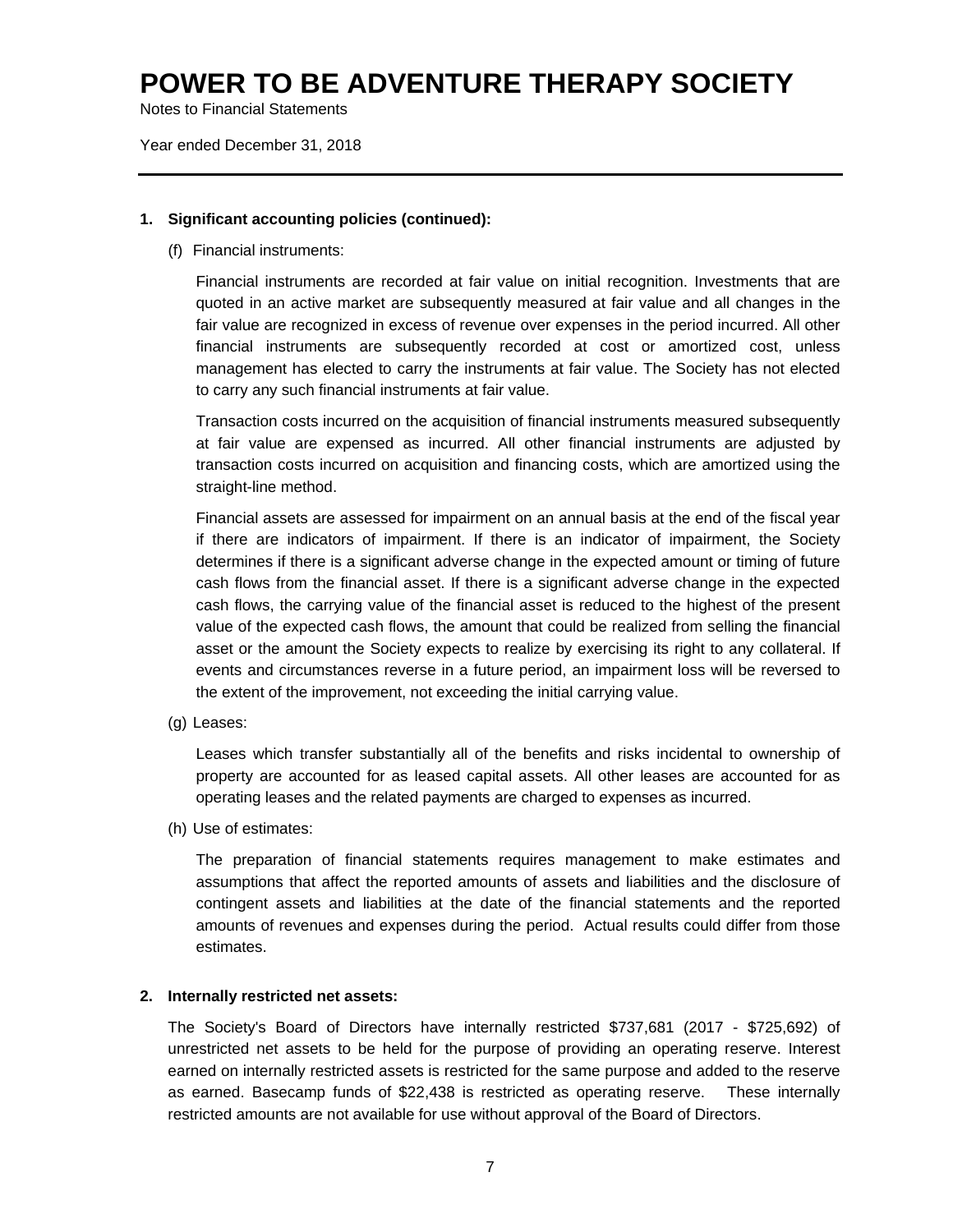Notes to Financial Statements

Year ended December 31, 2018

### **3. Capital assets:**

|                                  |               |     | Accumulated  | Net book      |
|----------------------------------|---------------|-----|--------------|---------------|
| December 31, 2018                | Cost          |     | amortization | value         |
|                                  |               |     |              |               |
| <b>Operating Fund:</b>           |               |     |              |               |
| <b>Boats</b>                     | \$<br>131,498 | \$  | 87,698       | \$<br>43,800  |
| Computer equipment               | 39,558        |     | 20,242       | 19,316        |
| Furniture and fixtures           | 54,094        |     | 16,064       | 38,030        |
| Outdoor equipment                | 106,521       |     | 65,940       | 40,581        |
| Vehicles                         | 151,285       |     | 97,888       | 53,397        |
| Leasehold improvements           | 31,269        |     | 7,493        | 23,776        |
| Sheds                            | 26,627        |     | 1,821        | 24,806        |
| Vehicle under capital lease      | 76,584        |     | 18,733       | 57,851        |
| Photocopiers under capital lease | 12,151        |     | 7,095        | 5,056         |
|                                  | 629,587       |     | 322,974      | 306,613       |
| Basecamp Fund:                   |               |     |              |               |
| Basecamp                         | 274,722       |     |              | 274,722       |
| Leasehold improvements           | 148,728       |     | 18,379       | 130,349       |
|                                  | 423,450       |     | 18,379       | 405,071       |
|                                  | \$1,053,037   | \$. | 341,353      | \$<br>711,684 |

| December 31, 2017                | Cost          | Accumulated<br>amortization | Net book<br>value |
|----------------------------------|---------------|-----------------------------|-------------------|
|                                  |               |                             |                   |
| <b>Operating Fund:</b>           |               |                             |                   |
| <b>Boats</b>                     | \$<br>108,661 | \$<br>84,917                | \$<br>23,744      |
| Computer equipment               | 28,309        | 16.008                      | 12,301            |
| <b>Furniture and fixtures</b>    | 41,989        | 9,832                       | 32,157            |
| Outdoor equipment                | 73.074        | 56,250                      | 16,824            |
| Vehicles                         | 123,671       | 86,679                      | 36,992            |
| Leasehold improvements           | 31,330        | 4,869                       | 26,461            |
| Vehicle under capital lease      | 48,019        | 12,805                      | 35,214            |
| Photocopiers under capital lease | 12,151        | 3,623                       | 8,528             |
|                                  | 467,204       | 274.983                     | 192,221           |
| Basecamp Fund:                   |               |                             |                   |
| Basecamp                         | 122,163       |                             | 122,163           |
| Leasehold improvements           | 119,983       | 5,898                       | 114,085           |
|                                  | 242,146       | 5,898                       | 236,248           |
|                                  | \$<br>709,350 | 280,881<br>\$               | 428,469<br>\$     |

Basecamp assets under construction are not amortized until assets are available for use.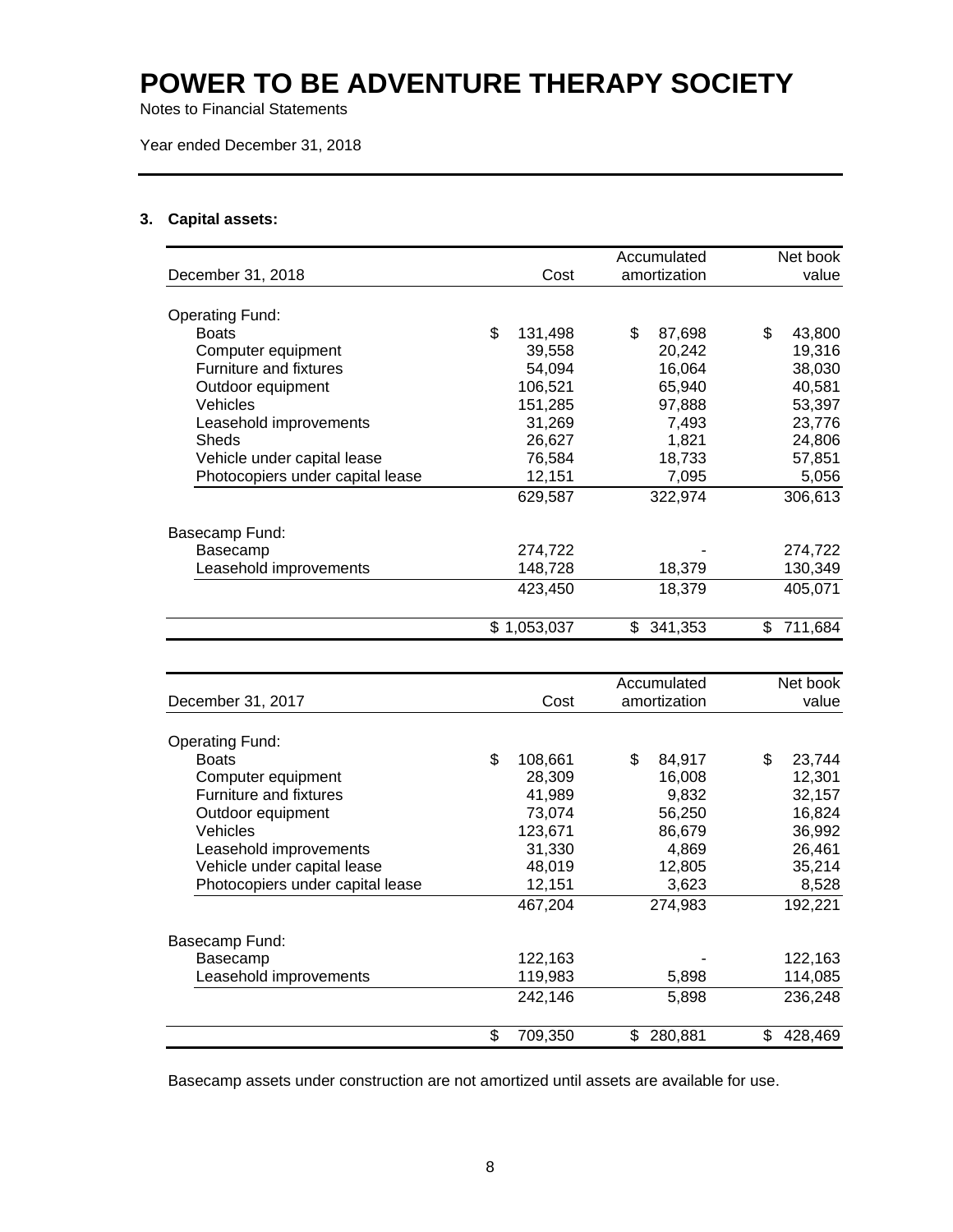Notes to Financial Statements

Year ended December 31, 2018

### **3. Capital assets (continued):**

During the year, the Society received mobile phones as contributed tangible capital assets, valued at \$9,120, which represents the estimated fair value of the assets at the date of contribution.

### **4. Bank indebtedness:**

The Society has an undrawn business line of credit, with an authorized amount of \$75,000, bearing interest at 2.0% over the bank prime rate and due on demand.

### **5. Deferred contributions related to operations:**

Deferred contributions related to operations represent unspent externally restricted resources received that will be expended in a subsequent year. Changes in the deferred contributions balance are as follows:

|                                                                                                                    | 2018                       |   | 2017                  |
|--------------------------------------------------------------------------------------------------------------------|----------------------------|---|-----------------------|
| Balance, beginning of year<br>Amount recognized as revenue<br>Amount transferred to deferred contributions related | \$<br>24,172<br>(182, 400) | S | 46,930<br>(77, 614)   |
| to capital assets<br>Current year contributions received                                                           | 160,370                    |   | (220, 144)<br>275,000 |
| Balance, end of year                                                                                               | \$<br>2.142                | S | 24,172                |

### **6. Obligation under capital lease:**

The Society has entered into capital leases as follows: two truck leases, expiring in July 2021 and May 2022, and two photocopier leases, expiring in May 2020 and February 2020. Total annual minimum lease payments are listed below:

| 2019                                       | \$<br>21,620 |
|--------------------------------------------|--------------|
| 2020                                       | 18,454       |
| 2021                                       | 14,850       |
| 2022                                       | 3,522        |
|                                            |              |
| Total minimum lease payments               | 58,446       |
| Less amount representing interest at 4.85% | 453          |
|                                            | 57,993       |
| Less current portion                       | 21,620       |
|                                            | \$<br>36,373 |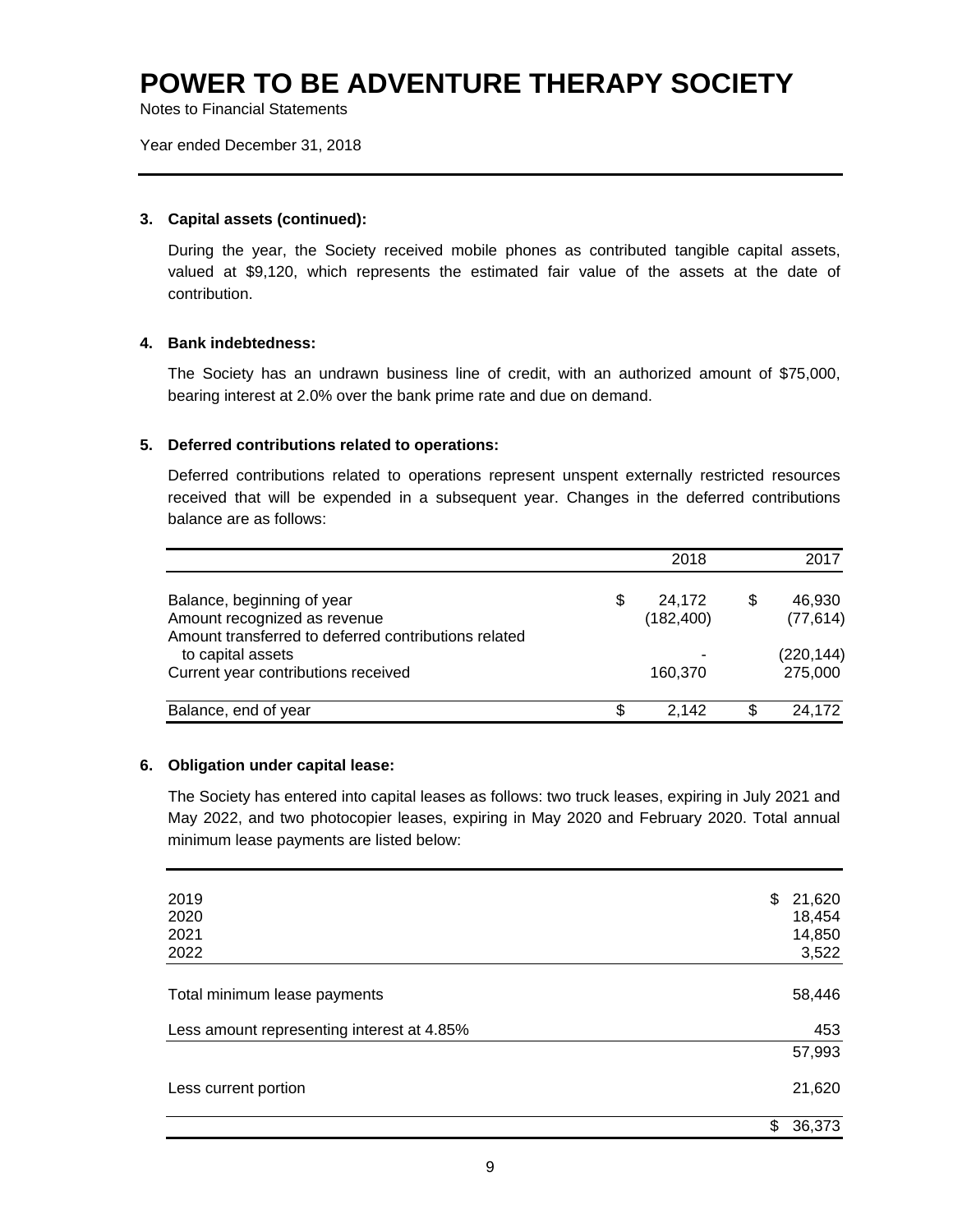Notes to Financial Statements

Year ended December 31, 2018

### **6. Obligation under capital lease (continued):**

Total interest expense during the year was \$2,562 (2017 - \$1,893). Subsequent to year end, the Society entered into a capital lease for a photocopier expiring in April 2024.

### **7. Deferred contributions related to capital assets:**

Deferred contributions related to capital assets represent externally restricted contributions for acquisition of tangible capital assets that will be recognized as revenue in future periods over the remaining useful life of the assets. Changes in the deferred contributions balance for the year are as follows:

|                                                                                                                               | 2018           | 2017          |
|-------------------------------------------------------------------------------------------------------------------------------|----------------|---------------|
| Balance, beginning of year                                                                                                    | \$ 377,375     | 33,993<br>S   |
| Amount transferred to deferred contributions related<br>to Basecamp<br>Amount transferred from deferred contributions related | (275, 595)     |               |
| to operations                                                                                                                 |                | 220.144       |
| Amounts amortized to revenue                                                                                                  | (28, 142)      | (19, 391)     |
| Current year contributions received                                                                                           | 234,508        | 67,968        |
| Contributed capital assets                                                                                                    | 9.120          | 74,661        |
| Balance, end of year                                                                                                          | 317,266<br>\$. | 377,375<br>S. |

### **8. Deferred contributions related to Basecamp:**

Deferred contributions related to Basecamp represent externally restricted contributions for acquisition of tangible capital assets for Basecamp that will be recognized as revenue in future periods over the remaining useful life of the assets. Changes in the deferred contributions balance for the year are as follows:

|                                                                                      | 2018            |    | 2017 |
|--------------------------------------------------------------------------------------|-----------------|----|------|
| Balance, beginning of year<br>Amount transferred from deferred contributions related | \$              | 35 |      |
| to capital assets                                                                    | 275,595         |    |      |
| Amounts amortized to revenue                                                         | (12, 481)       |    |      |
| Current year contributions received                                                  | 5,078,677       |    |      |
| Balance, end of year                                                                 | \$<br>5,341,791 |    |      |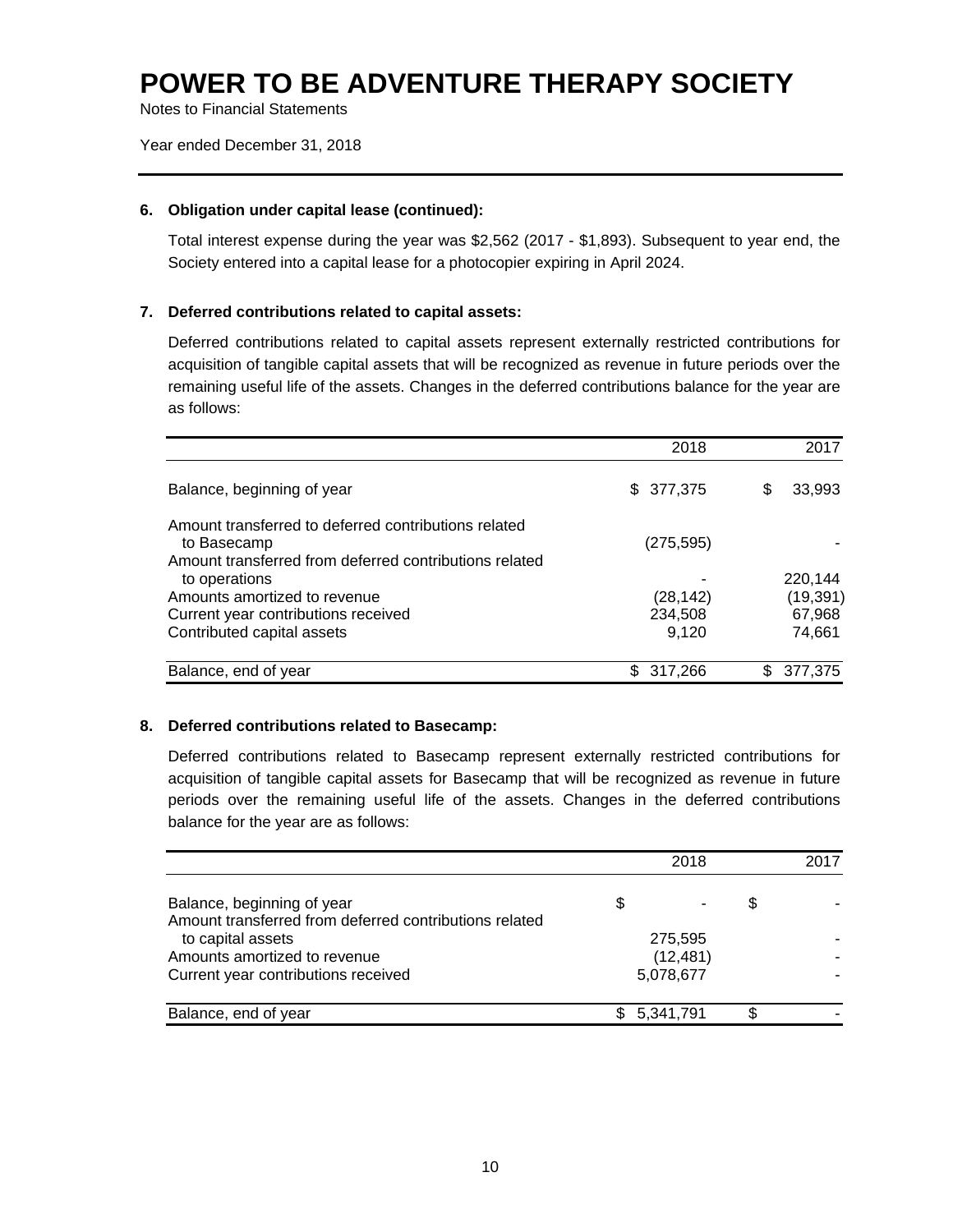Notes to Financial Statements

Year ended December 31, 2018

### **9. Allocation of expenses:**

As described in note 1(b) the Society attributes certain common expenses to its activities. Total personnel, marketing and general and administration costs attributed during the year are as follows:

|                            |                 |                 | General and    |                 |
|----------------------------|-----------------|-----------------|----------------|-----------------|
| December 31, 2018          | Program costs   | Fundraising     | Administration | Total           |
|                            |                 |                 |                |                 |
| Personnel                  | \$<br>1,580,195 | \$<br>508,994   | \$<br>224,420  | \$<br>2,313,609 |
| Marketing                  | 33,523          | 33,523          |                | 67,046          |
| General and administration | 181,572         | 58,486          |                | 240,058         |
|                            | 1,795,290       | 601,003         | 224,420        | 2,620,713       |
| Direct expenses            | 357,421         | 460,244         | 60,383         | 878,048         |
|                            | \$<br>2,152,711 | \$<br>1,061,247 | \$<br>284,803  | \$<br>3,498,761 |
|                            |                 |                 |                |                 |
|                            |                 |                 | General and    |                 |
| December 31, 2017          | Program costs   | Fundraising     | Administration | Total           |
| Personnel                  | \$<br>1,304,450 | \$<br>481,643   | \$<br>220,753  | \$<br>2,006,846 |
| Marketing                  | 16,591          | 16,591          |                | 33,182          |
| General and administration | 182,750         | 67,477          |                | 250,227         |
|                            | 1,503,791       | 565,711         | 220,753        | 2,290,255       |
| Direct expenses            | 286,688         | 361,245         | 60,381         | 708,314         |
|                            | \$<br>1,790,479 | \$<br>926,956   | \$<br>281,134  | \$<br>2,998,569 |

### **10. Financial instruments and concentration of credit risk:**

The Society's financial instruments include cash, accounts receivable, short term investments, funds restricted for operating reserve, due to/from government agencies accounts payable and accrued liabilities and other liabilities.

It is management's opinion that the Society is not exposed to significant interest, currency, liquidity or credit risk arising from its financial instruments. Approximately 29% of the fundraising revenue and 88% of the deferred contributions received by the Society are received from one donor. The Society manages its liquidity risk by monitoring its operating requirements. The Society prepares budget and cash forecasts to ensure it has sufficient funds to fulfill its obligations. The Society monitors credit risk by reviewing accounts receivable and estimated a provision if realizable value is less than book value. There has been no change to the risk exposures from 2017.